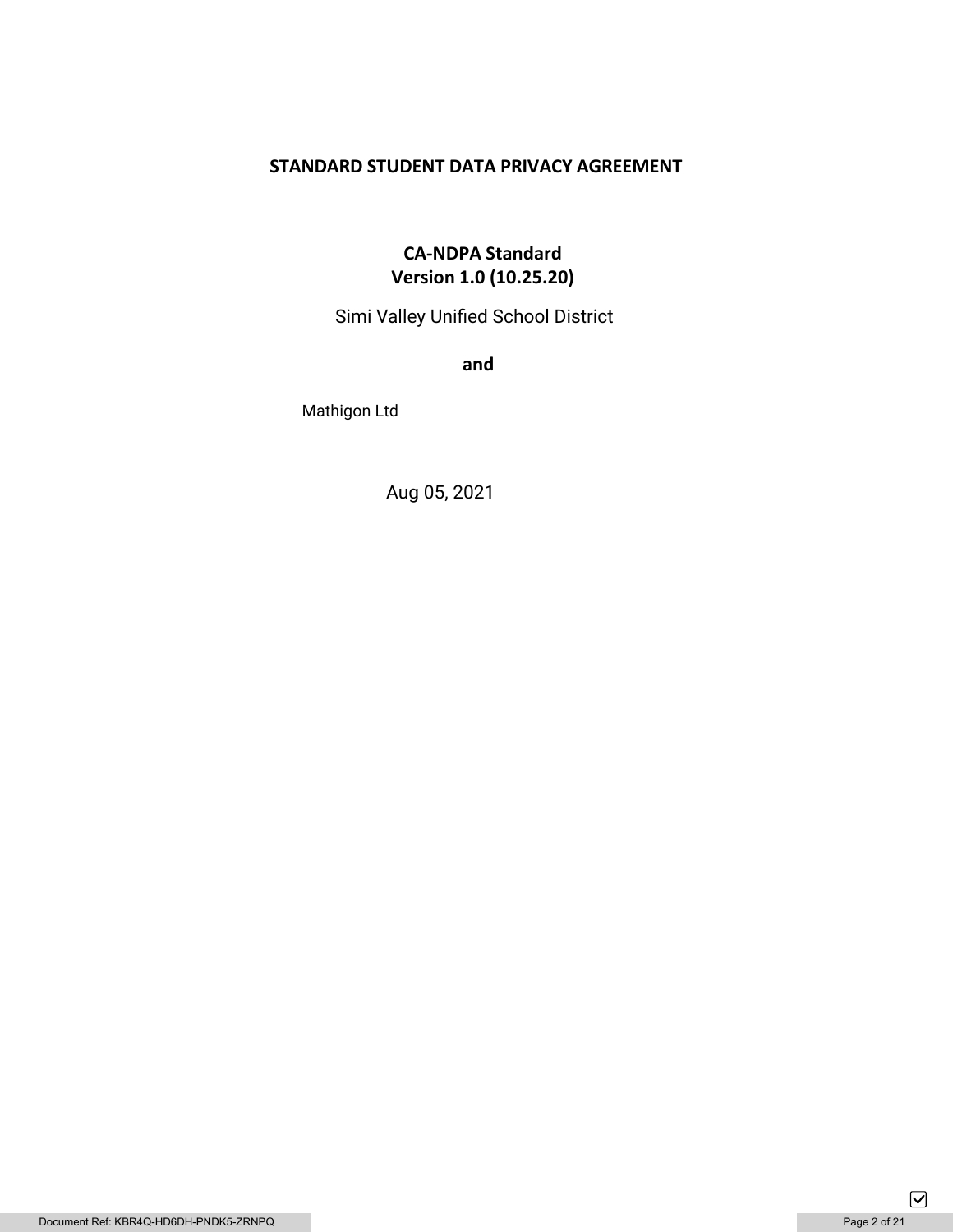This Student Data Privacy Agreement ("**DPA**") is entered into on the date of full execution (the "**Effective Date**") and is entered into by and between:

Simi Valley Unified School District (build at 101 W. Cochran StSimi ValleyCalifornia93065 (the "**Local Education Agency**" or "**LEA**") and

Mathigon Ltd

, located at 7 Albert Buildings, 49 Queen Victoria Street, London, United Kingdom

(the "**Provider**"). **WHEREAS**, the Provider is providing educational or digital services to LEA.

**WHEREAS**, the Provider and LEA recognize the need to protect personally identifiable student information and other regulated data exchanged between them as required by applicable laws and regulations, such as the Family Educational Rights and Privacy Act ("**FERPA**") at 20 U.S.C. § 1232g (34 CFR Part 99);

the Children's Online Privacy Protection Act ("COPPA") at 15 U.S.C. § 6501-6506 (16 CFR Part 312), applicable state privacy laws and regulations

# and

**WHEREAS**, the Provider and LEA desire to enter into this DPA for the purpose of establishing their respective obligations and duties in order to comply with applicable laws and regulations.

**NOW THEREFORE**, for good and valuable consideration, LEA and Provider agree as follows:

1. A description of the Services to be provided, the categories of Student Data that may be provided by LEA to Provider, and other information specific to this DPA are contained in the Standard Clauses hereto.

# 2. **Special Provisions.** *Check if Required*

 If checked, the Supplemental State Terms and attached hereto as **Exhibit "G"** are hereby incorporated by reference into this DPA in their entirety.

If Checked, the Provider, has signed **Exhibit "E"** to the Standard Clauses, otherwise known as General Offer of Privacy Terms

- 3. In the event of a conflict between the SDPC Standard Clauses, the State or Special Provisions will control. In the event there is conflict between the terms of the DPA and any other writing, including, but not limited to the Service Agreement and Provider Terms of Service or Privacy Policy the terms of this DPA shall control.
- 4. This DPA shall stay in effect for three years. Exhibit E will expire 3 years from the date the original DPA was signed.
- 5. The services to be provided by Provider to LEA pursuant to this DPA are detailed in **Exhibit "A"** (the "**Services**").
- 6. **Notices**. All notices or other communication required or permitted to be given hereunder may be given via e-mail transmission, or first-class mail, sent to the designated representatives below.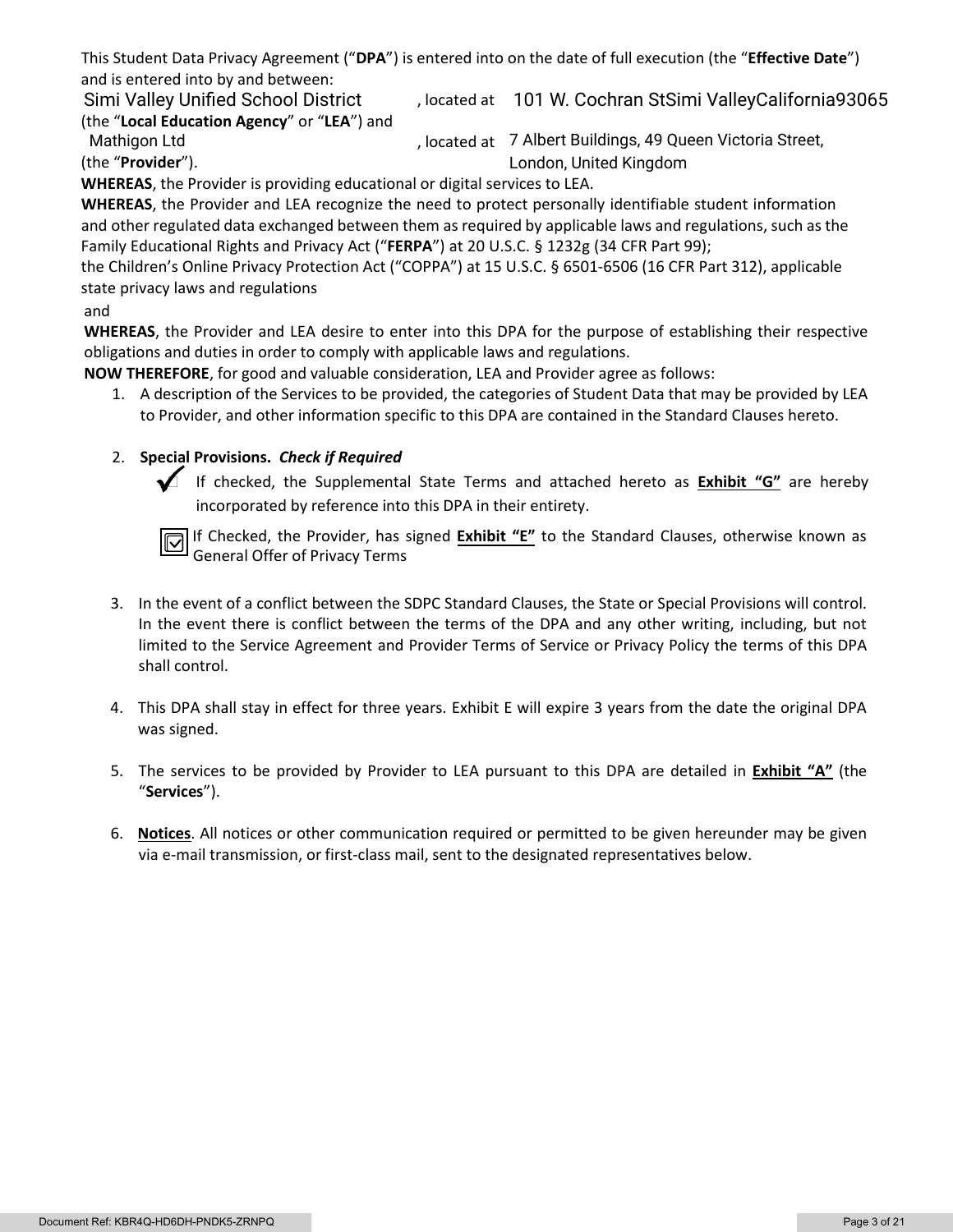| The designated representative for the LEA for this DPA is:                                                                  |                                                                                                              |  |  |
|-----------------------------------------------------------------------------------------------------------------------------|--------------------------------------------------------------------------------------------------------------|--|--|
|                                                                                                                             | Name: JasonMessinger ______________________________TitleCoordinator of Educational Technology                |  |  |
| Address:101 W. Cochran StSimi ValleyCalifornia93065                                                                         |                                                                                                              |  |  |
| Phone:805-306-4500 Email:jason.messinger@simivalleyusd.org                                                                  |                                                                                                              |  |  |
| The designated representative for the Provider for this DPA is:                                                             |                                                                                                              |  |  |
|                                                                                                                             |                                                                                                              |  |  |
| Address: 7 Albert Building, 49 Queen Victoria Street, London, United Kingdom                                                |                                                                                                              |  |  |
|                                                                                                                             |                                                                                                              |  |  |
| IN WITNESS WHEREOF, LEA and Provider execute this DPA as of the Effective Date.<br>LEA: Simi Valley Unified School District |                                                                                                              |  |  |
|                                                                                                                             | Date: 08-07-2021                                                                                             |  |  |
|                                                                                                                             | Printed Name: JasonMessinger _______________________ Title/Position:Coordinator of Educational<br>Technology |  |  |
| PROVIDER: Mathigon Ltd                                                                                                      |                                                                                                              |  |  |
| By: Philipp Leguer                                                                                                          |                                                                                                              |  |  |
|                                                                                                                             | Printed Name: Philipp Legner Title/Position: CEO<br>CEO                                                      |  |  |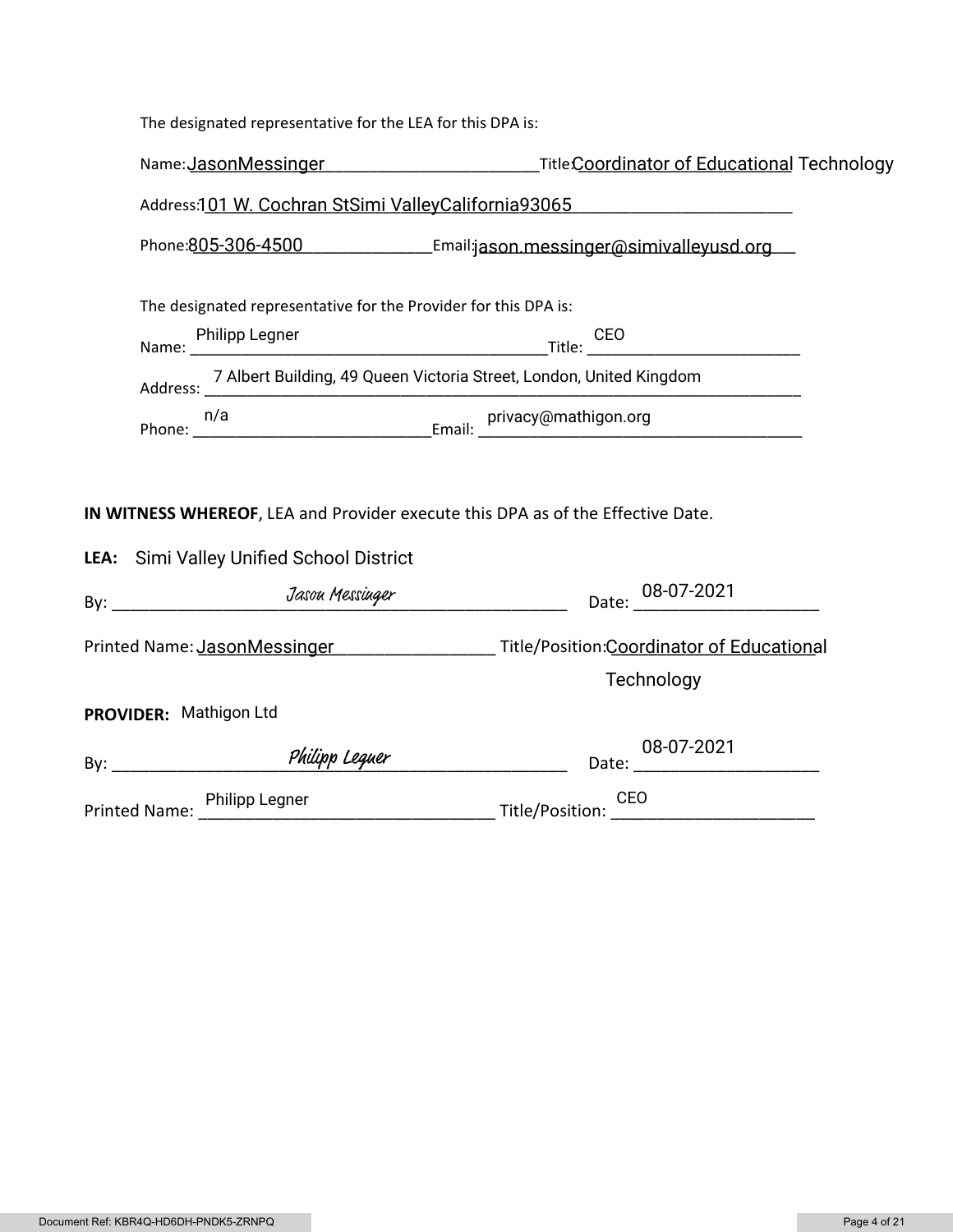#### **STANDARD CLAUSES**

Version 3.0

#### **ARTICLE I: PURPOSE AND SCOPE**

- **1. Purpose of DPA**. The purpose of this DPA is to describe the duties and responsibilities to protect Student Data including compliance with all applicable federal, state, and local privacy laws, rules, and regulations, all as may be amended from time to time. In performing these services, the Provider shall be considered a School Official with a legitimate educational interest, and performing services otherwise provided by the LEA. Provider shall be under the direct control and supervision of the LEA, with respect to its use of Student Data
- **2. Student Data to Be Provided**. In order to perform the Services described above, LEA shall provide Student Data as identified in the Schedule of Data, attached hereto as **Exhibit "B"**.
- **3. DPA Definitions**. The definition of terms used in this DPA is found in **Exhibit "C".** In the event of a conflict, definitions used in this DPA shall prevail over terms used in any other writing, including, but not limited to the Service Agreement, Terms of Service, Privacy Policies etc.

### **ARTICLE II: DATA OWNERSHIP AND AUTHORIZED ACCESS**

- **1. Student Data Property of LEA**. All Student Data transmitted to the Provider pursuant to the Service Agreement is and will continue to be the property of and under the control of the LEA. The Provider further acknowledges and agrees that all copies of such Student Data transmitted to the Provider, including any modifications or additions or any portion thereof from any source, are subject to the provisions of this DPA in the same manner as the original Student Data. The Parties agree that as between them, all rights, including all intellectual property rights in and to Student Data contemplated per the Service Agreement, shall remain the exclusive property of the LEA. For the purposes of FERPA, the Provider shall be considered a School Official, under the control and direction of the LEA as it pertains to the use of Student Data, notwithstanding the above.
- **2. Parent Access**. To the extent required by law the LEA shall establish reasonable procedures by which a parent, legal guardian, or eligible student may review Education Records and/or Student Data correct erroneous information, and procedures for the transfer of student-generated content to a personal account, consistent with the functionality of services. Provider shall respond in a reasonably timely manner (and no later than forty five (45) days from the date of the request or pursuant to the time frame required under state law for an LEA to respond to a parent or student, whichever is sooner) to the LEA's request for Student Data in a student's records held by the Provider to view or correct as necessary. In the event that a parent of a student or other individual contacts the Provider to review any of the Student Data accessed pursuant to the Services, the Provider shall refer the parent or individual to the LEA, who will follow the necessary and proper procedures regarding the requested information.
- **3. Separate Account**. If Student-Generated Content is stored or maintained by the Provider, Provider shall, at the request of the LEA, transfer, or provide a mechanism for the LEA to transfer, said Student-Generated Content to a separate account created by the student.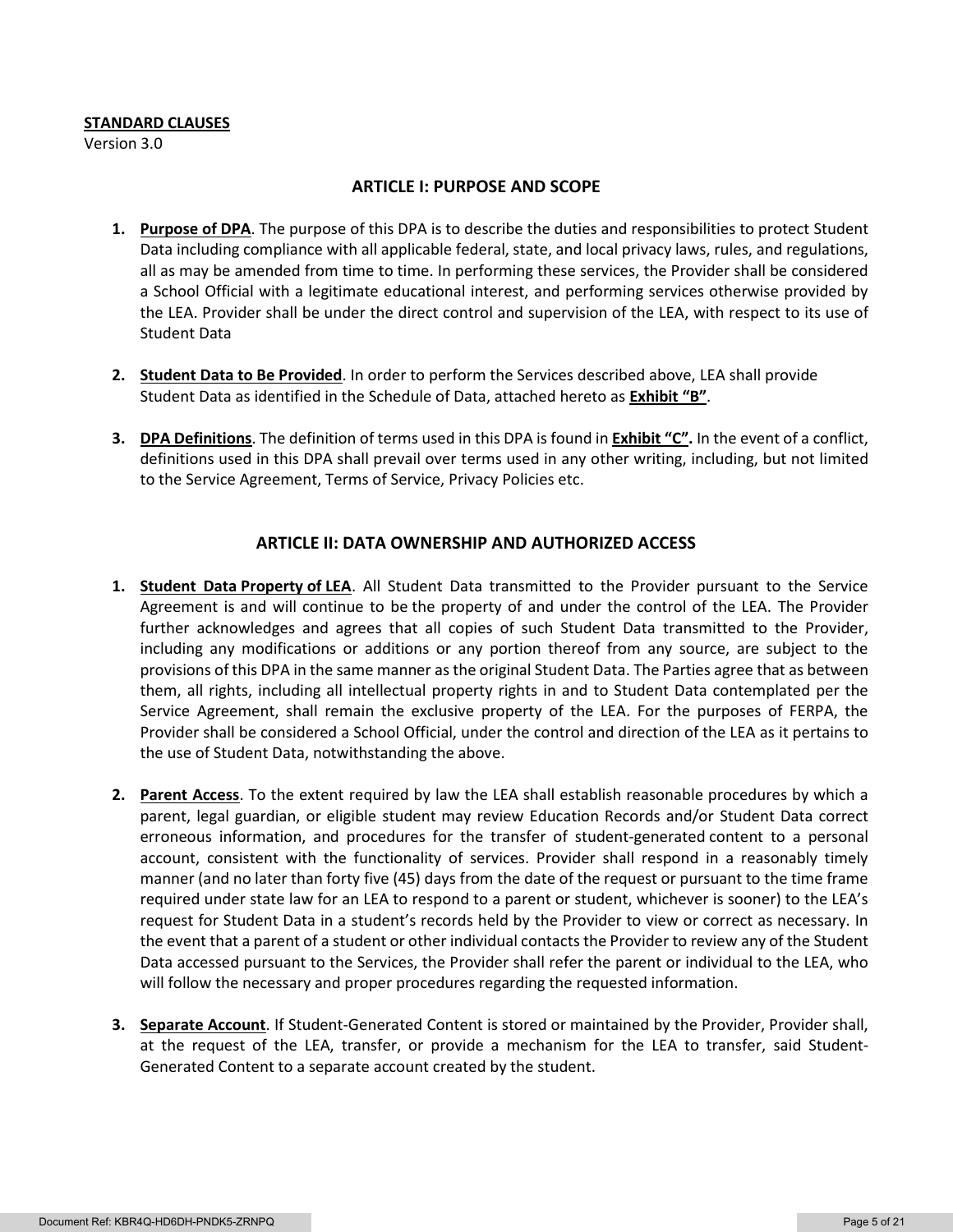- **4. Law Enforcement Requests**. Should law enforcement or other government entities ("Requesting Party(ies)") contact Provider with a request for Student Data held by the Provider pursuant to the Services, the Provider shall notify the LEA in advance of a compelled disclosure to the Requesting Party, unless lawfully directed by the Requesting Party not to inform the LEA of the request.
- **5. Subprocessors**. Provider shall enter into written agreements with all Subprocessors performing functions for the Provider in order for the Provider to provide the Services pursuant to the Service Agreement, whereby the Subprocessors agree to protect Student Data in a manner no less stringent than the terms of this DPA.

## **ARTICLE III: DUTIES OF LEA**

- **1. Provide Data in Compliance with Applicable Laws**. LEA shall provide Student Data for the purposes of obtaining the Services in compliance with all applicable federal, state, and local privacy laws, rules, and regulations, all as may be amended from time to time.
- **2. Annual Notification of Rights**. If the LEA has a policy of disclosing Education Rrecords and/or Student Data under FERPA (34 CFR § 99.31(a)(1)), LEA shall include a specification of criteria for determining who constitutes a school official and what constitutes a legitimate educational interest in its annual notification of rights.
- **3. Reasonable Precautions**. LEA shall take reasonable precautions to secure usernames, passwords, and any other means of gaining access to the services and hosted Student Data.
- **4. Unauthorized Access Notification**. LEA shall notify Provider promptly of any known unauthorized access. LEA will assist Provider in any efforts by Provider to investigate and respond to any unauthorized access.

## **ARTICLE IV: DUTIES OF PROVIDER**

- **1. Privacy Compliance**. The Provider shall comply with all applicable federal, state, and local laws, rules, and regulations pertaining to Student Data privacy and security, all as may be amended from time to time.
- **2. Authorized Use**. The Student Data shared pursuant to the Service Agreement, including persistent unique identifiers, shall be used for no purpose other than the Services outlined in Exhibit A or stated in the Service Agreement and/or otherwise authorized under the statutes referred to herein this DPA.
- **3. Provider Employee Obligation**. Provider shall require all of Provider's employees and agents who have access to Student Data to comply with all applicable provisions of this DPA with respect to the Student Data shared under the Service Agreement. Provider agrees to require and maintain an appropriate confidentiality agreement from each employee or agent with access to Student Data pursuant to the Service Agreement.
- **4. No Disclosure**. Provider acknowledges and agrees that it shall not make any re-disclosure of any Student Data or any portion thereof, including without limitation, user content or other non-public information and/or personally identifiable information contained in the Student Data other than as directed or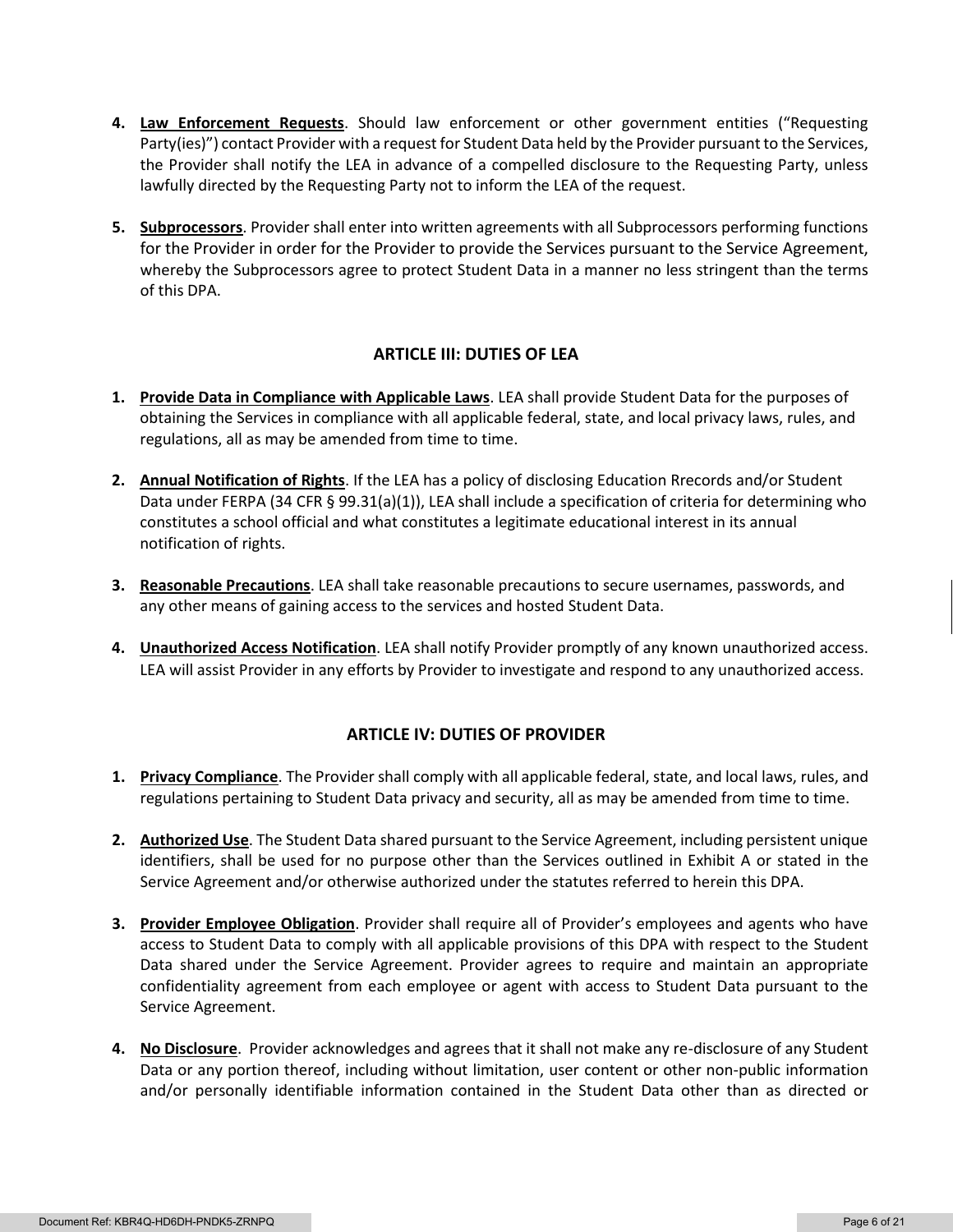permitted by the LEA or this DPA. This prohibition against disclosure shall not apply to aggregate summaries of De-Identified information, Student Data disclosed pursuant to a lawfully issued subpoena or other legal process, or to subprocessors performing services on behalf of the Provider pursuant to this DPA. Provider will not Sell Student Data to any third party.

- **5. De-Identified Data**: Provider agrees not to attempt to re-identify de-identified Student Data. De-Identified Data may be used by the Provider for those purposes allowed under FERPA and the following purposes: (1) assisting the LEA or other governmental agencies in conducting research and other studies; and (2) research and development of the Provider's educational sites, services, or applications, and to demonstrate the effectiveness of the Services; and (3) for adaptive learning purpose and for customized student learning. Provider's use of De-Identified Data shall survive termination of this DPA or any request by LEA to return or destroy Student Data. Except for Subprocessors, Provider agrees not to transfer deidentified Student Data to any party unless (a) that party agrees in writing not to attempt re-identification, and (b) prior written notice has been given to the LEA who has provided prior written consent for such transfer. Prior to publishing any document that names the LEA explicitly or indirectly, the Provider shall obtain the LEA's written approval of the manner in which de-identified data is presented.
- **6. Disposition of Data**. Upon written request from the LEA, Provider shall dispose of or provide a mechanism for the LEA to transfer Student Data obtained under the Service Agreement, within sixty (60) days of the date of said request and according to a schedule and procedure as the Parties may reasonably agree. Upon termination of this DPA, if no written request from the LEA is received, Provider shall dispose of all Student Data after providing the LEA with reasonable prior notice. The duty to dispose of Student Data shall not extend to Student Data that had been De-Identified or placed in a separate student account pursuant to section II 3. The LEA may employ a "Directive for Disposition of Data" form, a copy of which is attached hereto as **Exhibit "D"**. If the LEA and Provider employ Exhibit "D," no further written request or notice is required on the part of either party prior to the disposition of Student Data described in Exhibit  $"D.$
- **7. Advertising Limitations.** Provider is prohibited from using, disclosing, or selling Student Data to (a) inform, influence, or enable Targeted Advertising; or (b) develop a profile of a student, family member/guardian or group, for any purpose other than providing the Service to LEA. This section does not prohibit Provider from using Student Data (i) for adaptive learning or customized student learning (including generating personalized learning recommendations); or (ii) to make product recommendations to teachers or LEA employees; or (iii) to notify account holders about new education product updates, features, or services or from otherwise using Student Data as permitted in this DPA and its accompanying exhibits

## **ARTICLE V: DATA PROVISIONS**

- **1. Data Storage**. Where required by applicable law, Student Data shall be stored within the United States. Upon request of the LEA, Provider will provide a list of the locations where Student Data is stored.
- **2. Audits.** No more than once a year, or following unauthorized access, upon receipt of a written request from the LEA with at least ten (10) business days' notice and upon the execution of an appropriate confidentiality agreement, the Provider will allow the LEA to audit the security and privacy measures that are in place to ensure protection of Student Data or any portion thereof as it pertains to the delivery of services to the LEA . The Provider will cooperate reasonably with the LEA and any local, state, or federal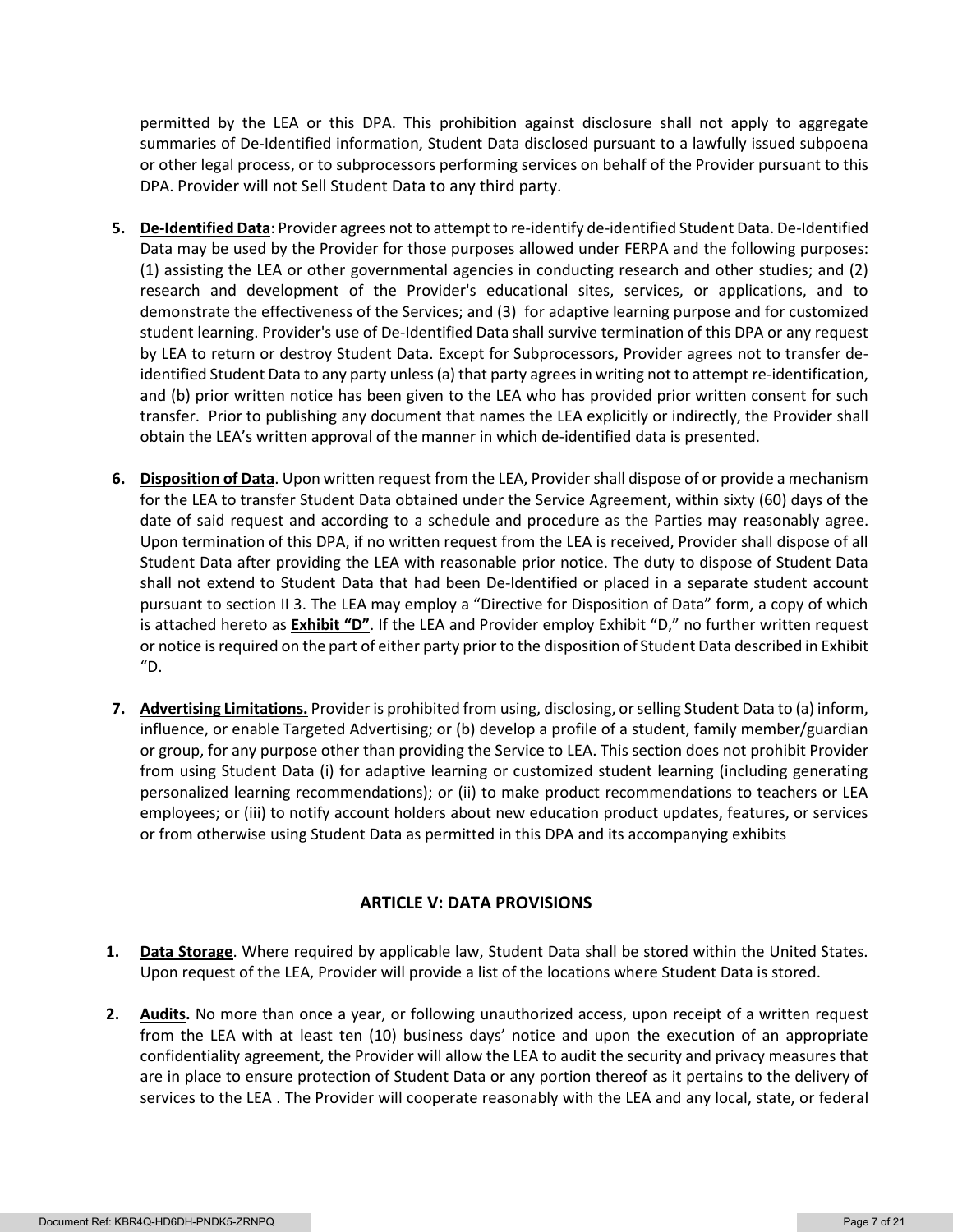agency with oversight authority or jurisdiction in connection with any audit or investigation of the Provider and/or delivery of Services to students and/or LEA, and shall provide reasonable access to the Provider's facilities, staff, agents and LEA's Student Data and all records pertaining to the Provider, LEA and delivery of Services to the LEA. Failure to reasonably cooperate shall be deemed a material breach of the DPA.

- **3. Data Security**. The Provider agrees to utilize administrative, physical, and technical safeguards designed to protect Student Data from unauthorized access, disclosure, acquisition, destruction, use, or modification. The Provider shall adhere to any applicable law relating to data security. The provider shall implement an adequate Cybersecurity Framework based on one of the nationally recognized standards set forth set forth in **Exhibit "F"**. Exclusions, variations, or exemptions to the identified Cybersecurity Framework must be detailed in an attachment to **Exhibit "H"**. Additionally, Provider may choose to further detail its security programs and measures that augment or are in addition to the Cybersecurity Framework in **Exhibit "F"**. Provider shall provide, in the Standard Schedule to the DPA, contact information of an employee who LEA may contact if there are any data security concerns or questions.
- **4. Data Breach**. In the event of an unauthorized release, disclosure or acquisition of Student Data that compromises the security, confidentiality or integrity of the Student Data maintained by the Provider the Provider shall provide notification to LEA within seventy-two (72) hours of confirmation of the incident, unless notification within this time limit would disrupt investigation of the incident by law enforcement. In such an event, notification shall be made within a reasonable time after the incident. Provider shall follow the following process:
	- (1) The security breach notification described above shall include, at a minimum, the following information to the extent known by the Provider and as it becomes available:
		- i. The name and contact information of the reporting LEA subject to this section.
		- ii. A list of the types of personal information that were or are reasonably believed to have been the subject of a breach.
		- iii. If the information is possible to determine at the time the notice is provided, then either (1) the date of the breach, (2) the estimated date of the breach, or (3) the date range within which the breach occurred. The notification shall also include the date of the notice.
		- iv. Whether the notification was delayed as a result of a law enforcement investigation, if that information is possible to determine at the time the notice is provided; and
		- v. A general description of the breach incident, if that information is possible to determine at the time the notice is provided.
	- (2) Provider agrees to adhere to all federal and state requirements with respect to a data breach related to the Student Data, including, when appropriate or required, the required responsibilities and procedures for notification and mitigation of any such data breach.
	- (3) Provider further acknowledges and agrees to have a written incident response plan that reflects best practices and is consistent with industry standards and federal and state law for responding to a data breach, breach of security, privacy incident or unauthorized acquisition or use of Student Data or any portion thereof, including personally identifiable information and agrees to provide LEA, upon request, with a summary of said written incident response plan.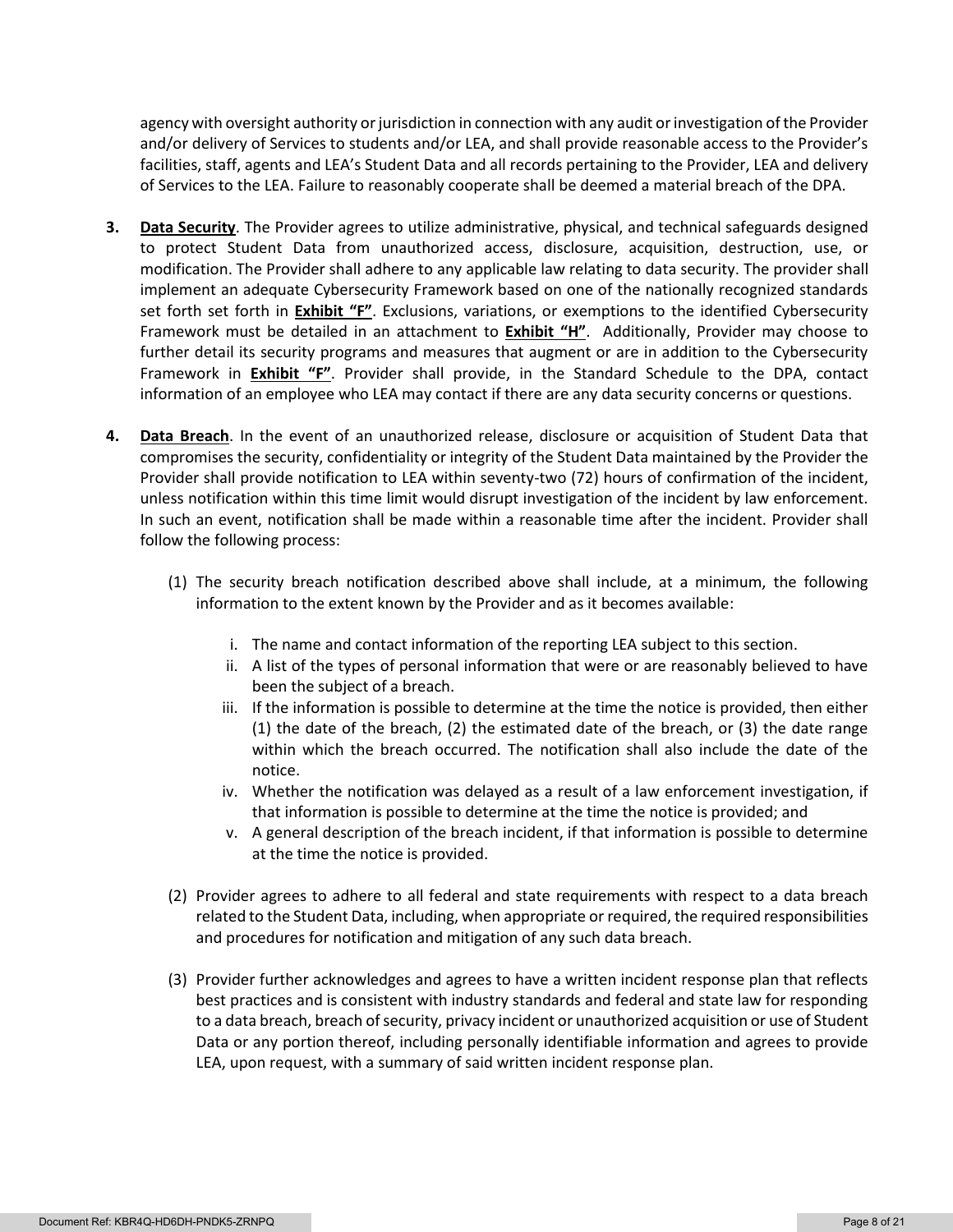- (4) LEA shall provide notice and facts surrounding the breach to the affected students, parents or guardians.
- (5) In the event of a breach originating from LEA's use of the Service, Provider shall cooperate with LEA to the extent necessary to expeditiously secure Student Data.

#### **ARTICLE VI: GENERAL OFFER OF TERMS**

Provider may, by signing the attached form of "General Offer of Privacy Terms" (General Offer, attached hereto as **Exhibit "E"**), be bound by the terms of **Exhibit "E"** to any other LEA who signs the acceptance on said Exhibit. The form is limited by the terms and conditions described therein.

#### **ARTICLE VII: MISCELLANEOUS**

- **1. Termination**. In the event that either Party seeks to terminate this DPA, they may do so by mutual written consent so long as the Service Agreement has lapsed or has been terminated. Either party may terminate this DPA and any service agreement or contract if the other party breaches any terms of this DPA.
- **2. Effect of Termination Survival**. If the Service Agreement is terminated, the Provider shall destroy all of LEA's Student Data pursuant to Article IV, section 6.
- **3. Priority of Agreements**. This DPA shall govern the treatment of Student Data in order to comply with the privacy protections, including those found in FERPA and all applicable privacy statutes identified in this DPA. In the event there is conflict between the terms of the DPA and the Service Agreement, Terms of Service, Privacy Policies, or with any other bid/RFP, license agreement, or writing, the terms of this DPA shall apply and take precedence. In the event of a conflict between Exhibit H, the SDPC Standard Clauses, and/or the Supplemental State Terms, Exhibit H will control, followed by the Supplemental State Terms. Except as described in this paragraph herein, all other provisions of the Service Agreement shall remain in effect.
- **4. Entire Agreement**. This DPA and the Service Agreement constitute the entire agreement of the Parties relating to the subject matter hereof and supersedes all prior communications, representations, or agreements, oral or written, by the Parties relating thereto. This DPA may be amended and the observance of any provision of this DPA may be waived (either generally or in any particular instance and either retroactively or prospectively) only with the signed written consent of both Parties. Neither failure nor delay on the part of any Party in exercising any right, power, or privilege hereunder shall operate as a waiver of such right, nor shall any single or partial exercise of any such right, power, or privilege preclude any further exercise thereof or the exercise of any other right, power, or privilege.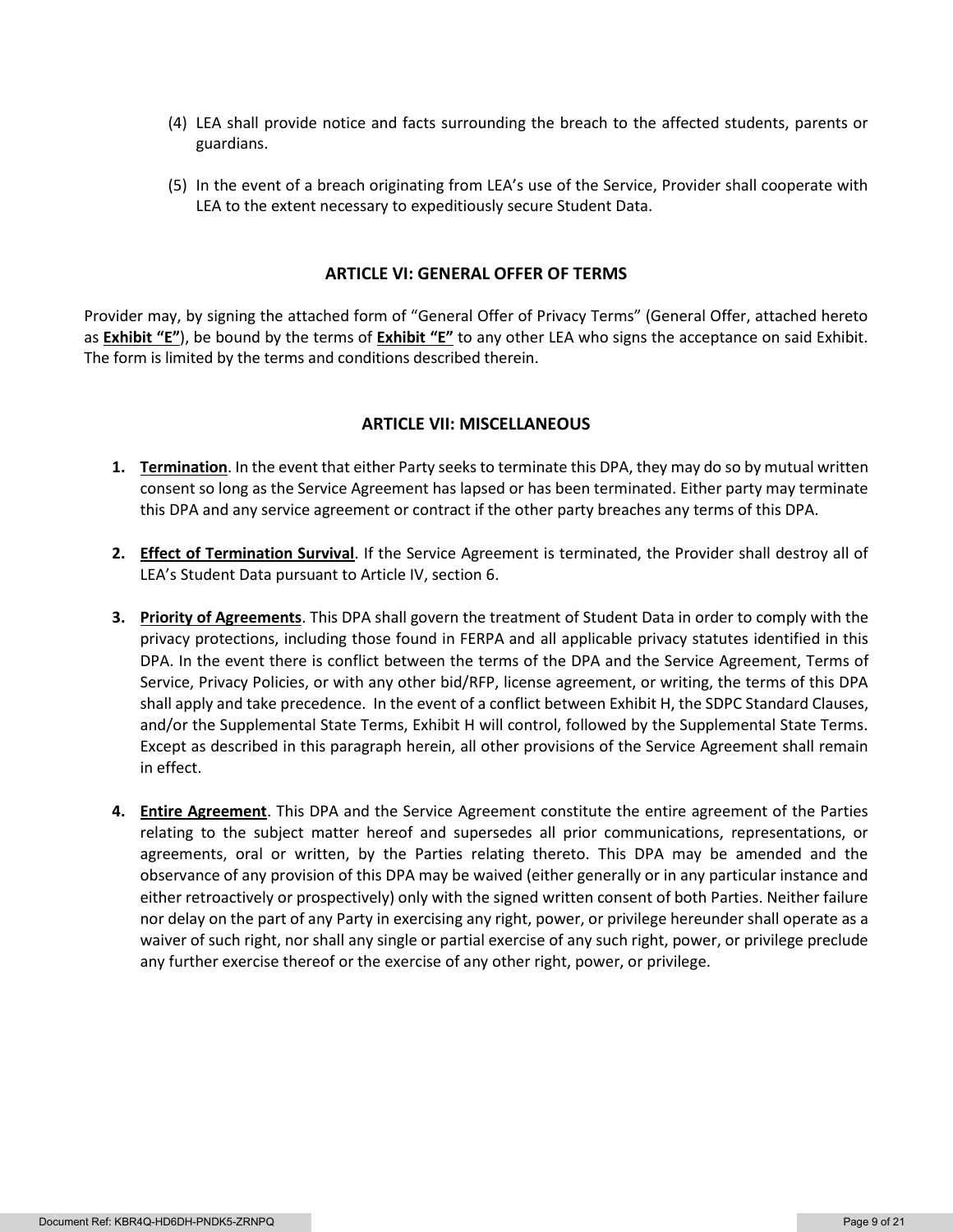- **5. Severability**. Any provision of this DPA that is prohibited or unenforceable in any jurisdiction shall, as to such jurisdiction, be ineffective to the extent of such prohibition or unenforceability without invalidating the remaining provisions of this DPA, and any such prohibition or unenforceability in any jurisdiction shall not invalidate or render unenforceable such provision in any other jurisdiction. Notwithstanding the foregoing, if such provision could be more narrowly drawn so as not to be prohibited or unenforceable in such jurisdiction while, at the same time, maintaining the intent of the Parties, it shall, as to such jurisdiction, be so narrowly drawn without invalidating the remaining provisions of this DPA or affecting the validity or enforceability of such provision in any other jurisdiction.
- **6. Governing Law; Venue and Jurisdiction**. THIS DPA WILL BE GOVERNED BY AND CONSTRUED IN ACCORDANCE WITH THE LAWS OF THE STATE OF THE LEA, WITHOUT REGARD TO CONFLICTS OF LAW PRINCIPLES. EACH PARTY CONSENTS AND SUBMITS TO THE SOLE AND EXCLUSIVE JURISDICTION TO THE STATE AND FEDERAL COURTS FOR THE COUNTY OF THE LEA FOR ANY DISPUTE ARISING OUT OF OR RELATING TO THIS DPA OR THE TRANSACTIONS CONTEMPLATED HEREBY.
- **7. Successors Bound**: This DPA is and shall be binding upon the respective successors in interest to Provider in the event of a merger, acquisition, consolidation or other business reorganization or sale of all or substantially all of the assets of such business In the event that the Provider sells, merges, or otherwise disposes of its business to a successor during the term of this DPA, the Provider shall provide written notice to the LEA no later than sixty (60) days after the closing date of sale, merger, or disposal. Such notice shall include a written, signed assurance that the successor will assume the obligations of the DPA and any obligations with respect to Student Data within the Service Agreement. The LEA has the authority to terminate the DPA if it disapproves of the successor to whom the Provider is selling, merging, or otherwise disposing of its business.
- **8. Authority.** Each party represents that it is authorized to bind to the terms of this DPA, including confidentiality and destruction of Student Data and any portion thereof contained therein, all related or associated institutions, individuals, employees or contractors who may have access to the Student Data and/or any portion thereof.
- **9. Waiver**. No delay or omission by either party to exercise any right hereunder shall be construed as a waiver of any such right and both parties reserve the right to exercise any such right from time to time, as often as may be deemed expedient.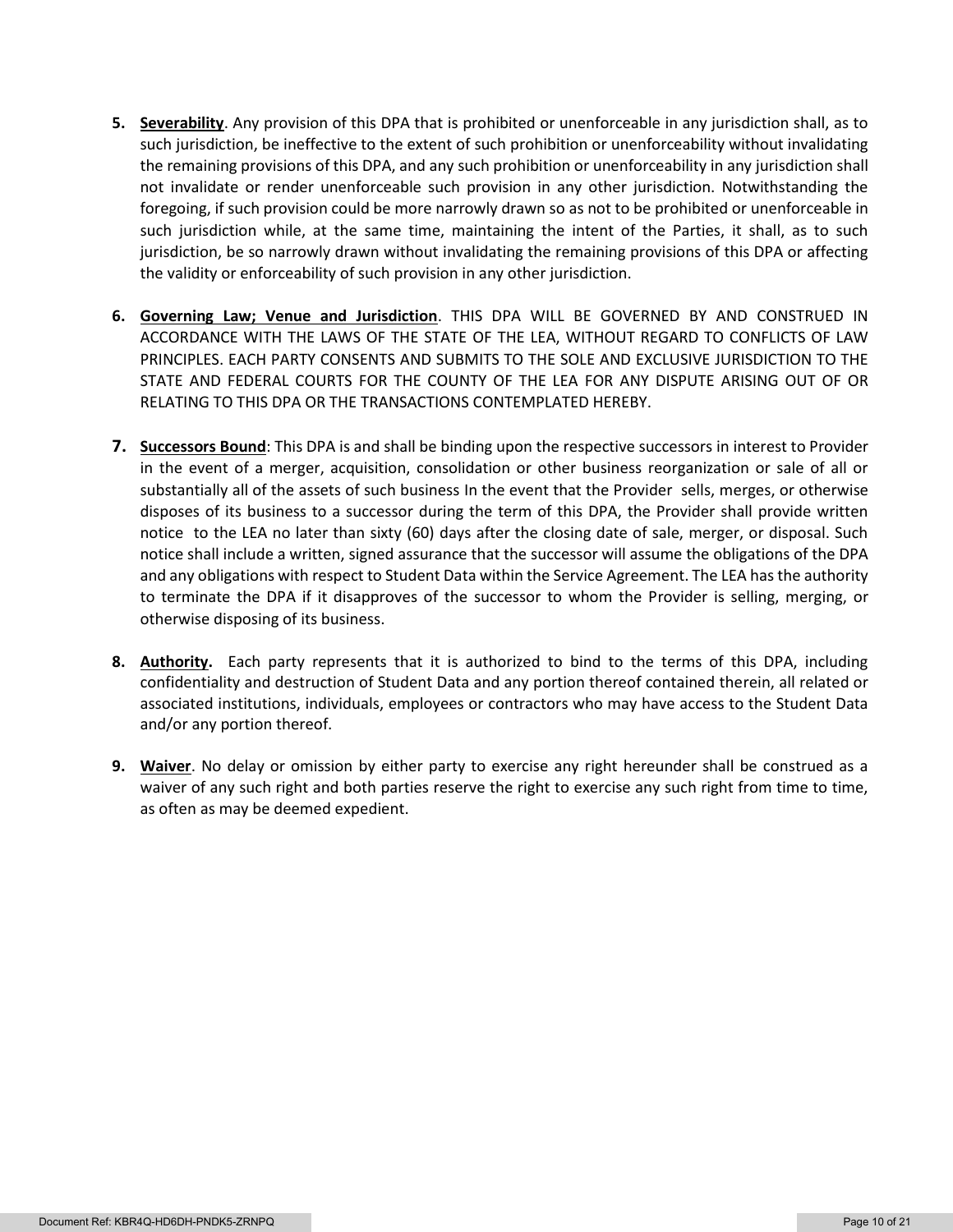## **EXHIBIT "A" DESCRIPTION OF SERVICES**

# [INSERT DETAILED DESCRIPTION OF PRODUCTS AND SERVICES HERE. IF MORE THAN ONE PRODUCT (RESOURCE) OR SERVICE IS INCLUDED, LIST EACH PRODUCT (RESOURCE) HERE]

Mathigon contains games, activities, tools, and interactive courses for learning mathematics. Content is available on our website (mathigon.org) or our mobile apps for iOS and Android.

Mathigon can be used independently by students or within a classroom setting. Our teacher dashboard show students' progress, as well as work created by students (e.g. diagrams or text responses to questions). Where possible, our content is WCAG accessible and available in 20 languages.

Mathigon contains no advertising and never sells or licenses student data to third parties. Most of our content is also available without login, in which case no PII data is collected at all. Many features are freely available to the general public. Students, parents and teachers can create new accounts on their own, or teachers can create accounts for their students (e.g. by importing them from Google Classroom).

Students and teachers may choose to share their work or progress data with teachers or parents (within and outside the LEA) by adding the teacher of parent's unique class code to their account. Students and teachers can also share their work on tools like Polypad, for example, by taking screenshots or using the unique, random URL we generate for each canvas, and sharing these on another platform (e.g. social media).

This agreement covers all student accounts which have an LEA-issued email address, or who are part of a class managed by a teacher with an LEA-issued email address. Please note that students can change their email address, and thus continue using Mathigon after graduating or leaving the LEA (under our public Terms of Service at mathigon.org/policies).

At the LEA's request, we can delete student accounts and all associated PII. Some data may remain on our servers in support logs, server caches or database backups, and will be deleted automatically after a reasonable amount of time (unless we are legally required to keep information for longer). We may not delete some data which has been aggregated or anonymised so that it can no longer be used to reasonably identify a particular individual.

Mathigon may use de-identified student and teacher data, for example, to improve our products, to conduct educational research, or for marketing and fundraising.

Mathigon uses third-party vendors, including Google Cloud, MongoDB and Cloudflare, to provide hosting and security.

Our privacy policy and public terms of use are available at mathigon.org/policies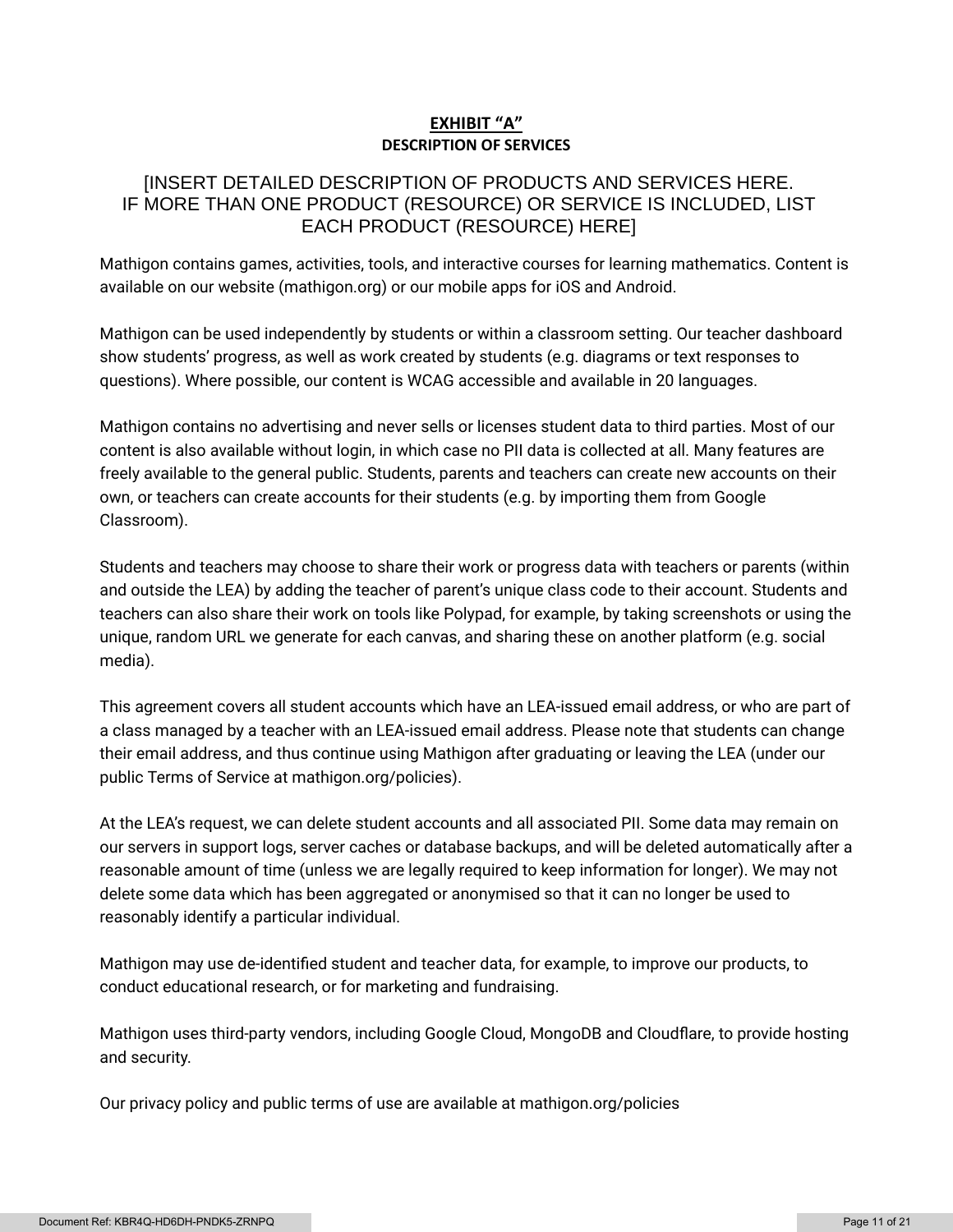# **EXHIBIT "B" SCHEDULE OF DATA**

| <b>Category of Data</b>           | <b>Elements</b>                                                         | <b>Check if Used</b><br>by Your System |
|-----------------------------------|-------------------------------------------------------------------------|----------------------------------------|
| <b>Application Technology</b>     | IP Addresses of users, Use of cookies, etc.                             | $\bm{\vee}$                            |
| Meta Data                         | Other application technology meta data-Please specify:                  | Various device                         |
|                                   |                                                                         | analytics data                         |
| <b>Application Use Statistics</b> | Meta data on user interaction with application                          | $\checkmark$                           |
| Assessment                        | Standardized test scores                                                |                                        |
|                                   | Observation data                                                        |                                        |
|                                   | Other assessment data-Please specify:                                   |                                        |
| Attendance                        | Student school (daily) attendance data                                  |                                        |
|                                   | Student class attendance data                                           |                                        |
| Communications                    | Online communications captured (emails, blog entries)                   | $\checkmark$                           |
| Conduct                           | Conduct or behavioral data                                              |                                        |
| Demographics                      | Date of Birth                                                           | $\checkmark$                           |
|                                   | Place of Birth                                                          |                                        |
|                                   | Gender                                                                  |                                        |
|                                   | Ethnicity or race                                                       |                                        |
|                                   | Language information (native, or primary language spoken by<br>student) |                                        |
|                                   | Other demographic information-Please specify:                           | Country,<br>accessibility pre          |
| Enrollment                        | Student school enrollment                                               | $\checkmark$                           |
|                                   | Student grade level                                                     | $\checkmark$                           |
|                                   | Homeroom                                                                |                                        |
|                                   | Guidance counselor                                                      |                                        |
|                                   | Specific curriculum programs                                            | $\overline{\checkmark}$                |
|                                   | Year of graduation                                                      |                                        |
|                                   | Other enrollment information-Please specify:                            |                                        |
| Parent/Guardian Contact           | Address                                                                 |                                        |
| Information                       | Email                                                                   | $\checkmark$                           |
|                                   | Phone                                                                   |                                        |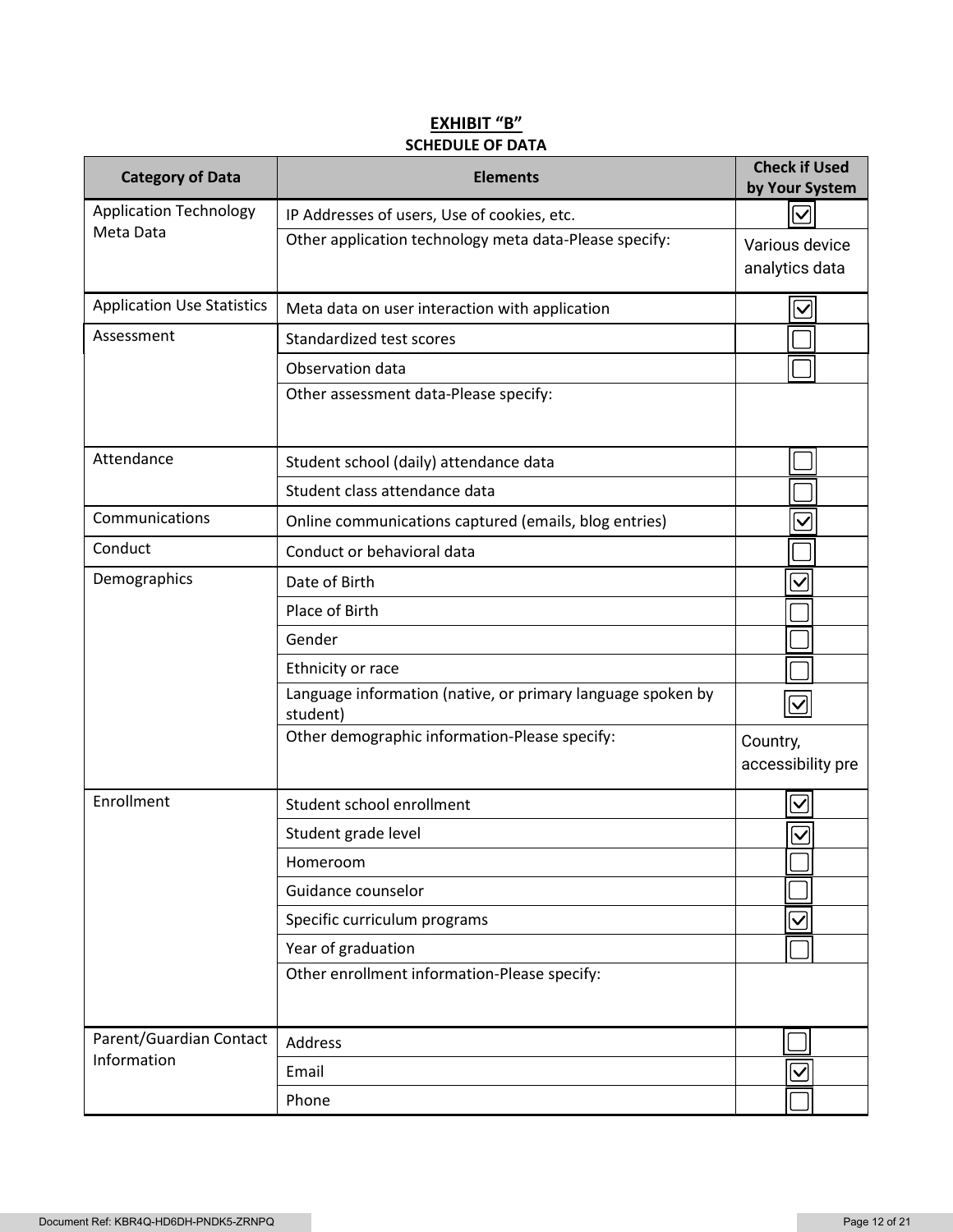| <b>Category of Data</b>                                   | <b>Elements</b>                                                                                                              | <b>Check if Used</b><br>by Your System |
|-----------------------------------------------------------|------------------------------------------------------------------------------------------------------------------------------|----------------------------------------|
| Parent/Guardian ID                                        | Parent ID number (created to link parents to students)                                                                       | $\overline{\checkmark}$                |
| Parent/Guardian Name                                      | First and/or Last                                                                                                            | $\checkmark$                           |
| Schedule                                                  | Student scheduled courses                                                                                                    | $\overline{\vee}$                      |
|                                                           | <b>Teacher names</b>                                                                                                         | $\checkmark$                           |
| Special Indicator<br>English language learner information |                                                                                                                              |                                        |
|                                                           | Low income status                                                                                                            |                                        |
|                                                           | Medical alerts/ health data                                                                                                  |                                        |
|                                                           | Student disability information                                                                                               |                                        |
|                                                           | Specialized education services (IEP or 504)                                                                                  |                                        |
|                                                           | Living situations (homeless/foster care)                                                                                     |                                        |
|                                                           | Other indicator information-Please specify:                                                                                  |                                        |
| <b>Student Contact</b>                                    | <b>Address</b>                                                                                                               |                                        |
| Information                                               | Email                                                                                                                        | $\checkmark$                           |
|                                                           | Phone                                                                                                                        |                                        |
| <b>Student Identifiers</b>                                | Local (School district) ID number                                                                                            |                                        |
|                                                           | State ID number                                                                                                              |                                        |
|                                                           | Provider/App assigned student ID number                                                                                      | $\checkmark$                           |
|                                                           | Student app username                                                                                                         | $\checkmark$                           |
|                                                           | Student app passwords                                                                                                        | $\overline{\checkmark}$                |
| <b>Student Name</b>                                       | First and/or Last                                                                                                            | $\bm{\nabla}$                          |
| Student In App<br>Performance                             | Program/application performance (typing program-student<br>types 60 wpm, reading program-student reads below grade<br>level) | $\boxed{\textcolor{blue}{\mathbb{Z}}}$ |
| <b>Student Program</b><br>Membership                      | Academic or extracurricular activities a student may belong to<br>or participate in                                          |                                        |
| <b>Student Survey</b><br>Responses                        | Student responses to surveys or questionnaires                                                                               |                                        |
| Student work                                              | Student generated content; writing, pictures, etc.                                                                           | $\bm{\mathsf{\Sigma}}$                 |
|                                                           | Other student work data -Please specify:                                                                                     |                                        |
| Transcript                                                | Student course grades                                                                                                        |                                        |
|                                                           | Student course data                                                                                                          |                                        |
|                                                           | Student course grades/ performance scores                                                                                    |                                        |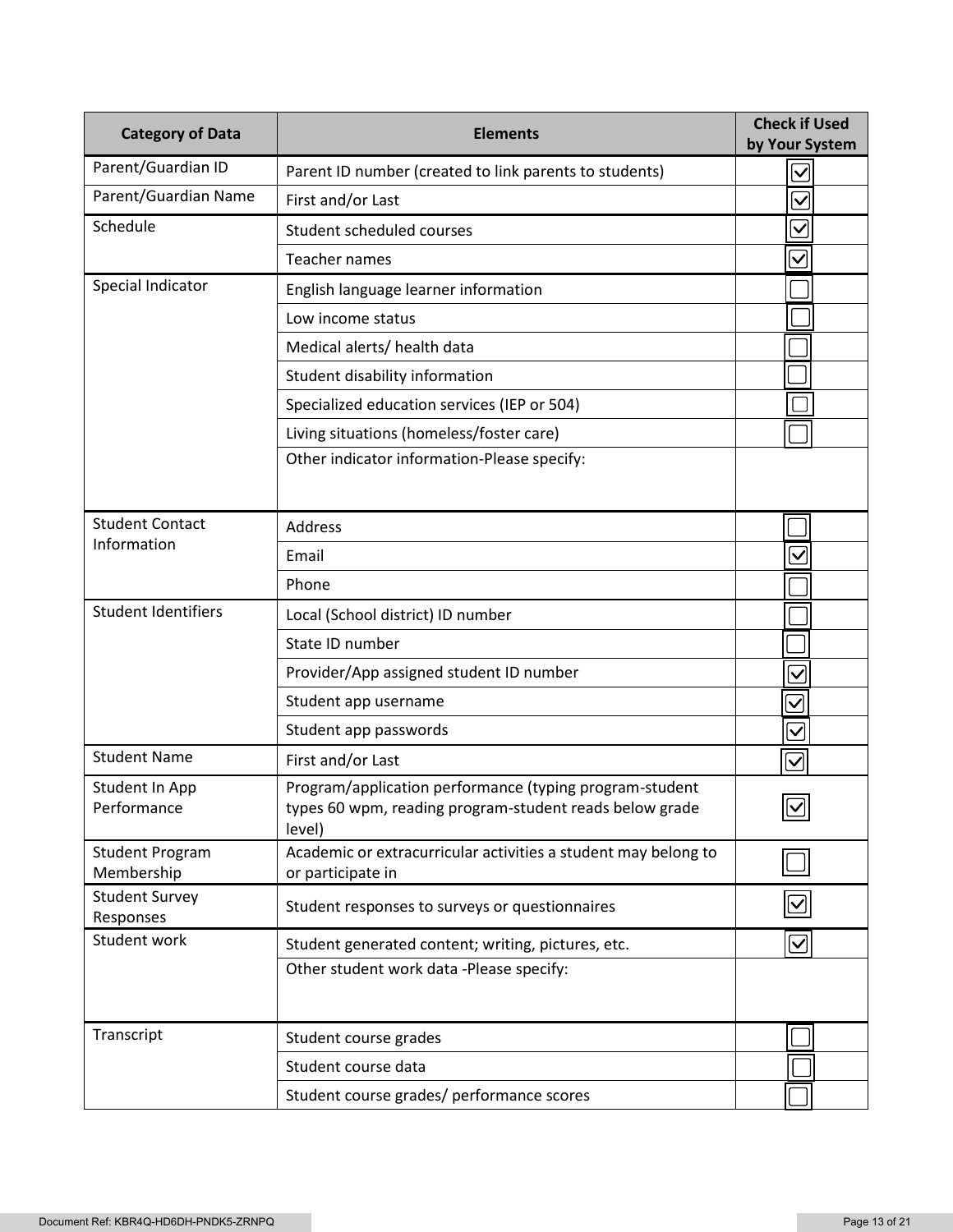| <b>Category of Data</b> | <b>Elements</b>                                                                                                                 | <b>Check if Used</b><br>by Your System                                                                      |
|-------------------------|---------------------------------------------------------------------------------------------------------------------------------|-------------------------------------------------------------------------------------------------------------|
|                         | Other transcript data - Please specify:                                                                                         |                                                                                                             |
|                         |                                                                                                                                 |                                                                                                             |
| Transportation          | Student bus assignment                                                                                                          |                                                                                                             |
|                         | Student pick up and/or drop off location                                                                                        |                                                                                                             |
|                         | Student bus card ID number                                                                                                      |                                                                                                             |
|                         | Other transportation data - Please specify:                                                                                     |                                                                                                             |
|                         |                                                                                                                                 |                                                                                                             |
| Other                   | Please list each additional data element used, stored, or<br>collected by your application:                                     | External<br>(federated)<br>login<br>providers,<br>User avatar,<br>Newsletter<br>subscription<br>preferences |
| None                    | No Student Data collected at this time. Provider will<br>immediately notify LEA if this designation is no longer<br>applicable. |                                                                                                             |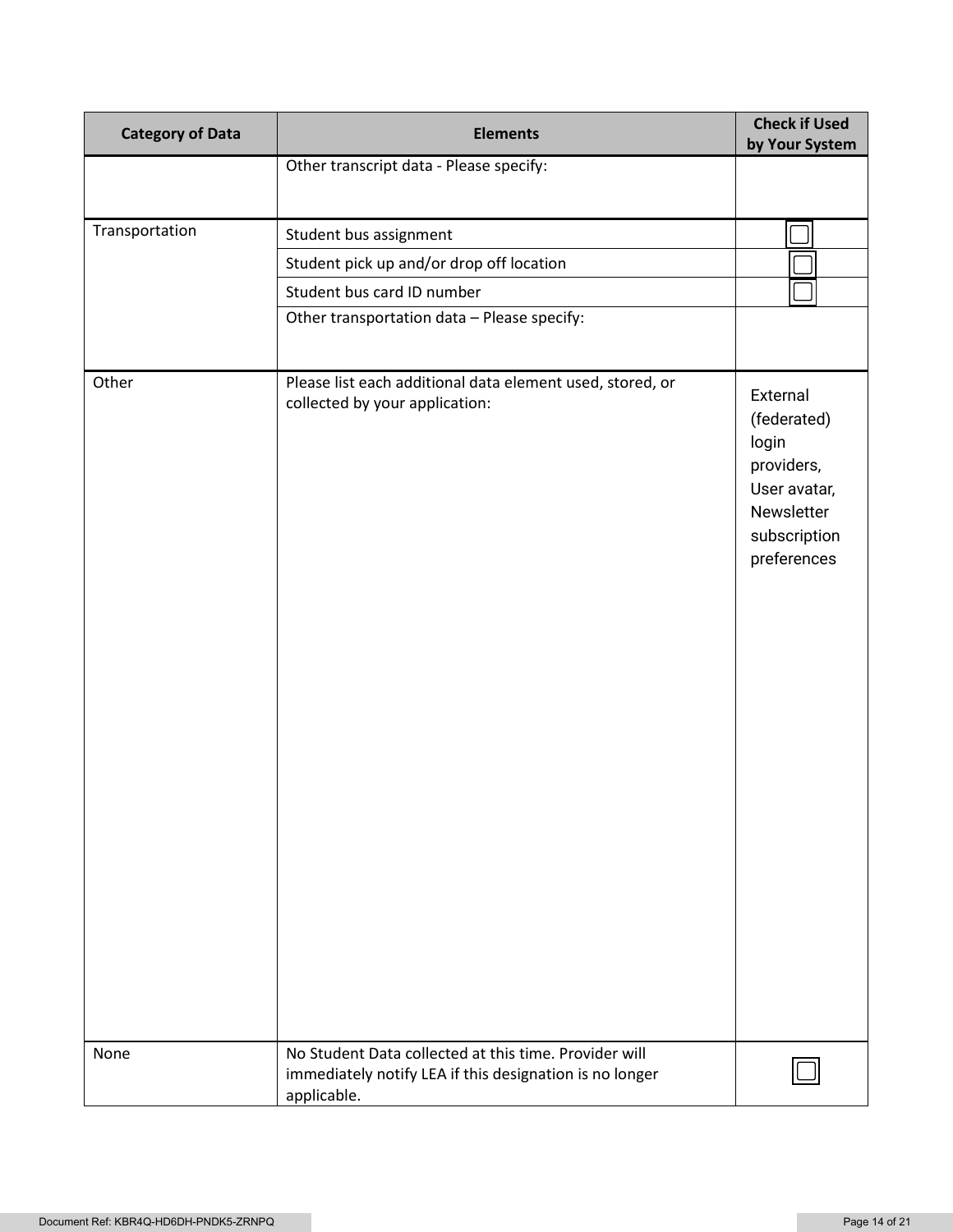# **EXHIBIT "C" DEFINITIONS**

**De-Identified Data and De-Identification**: Records and information are considered to be de-identified when all personally identifiable information has been removed or obscured, such that the remaining information does not reasonably identify a specific individual, including, but not limited to, any information that, alone or in combination is linkable to a specific student and provided that the educational agency, or other party, has made a reasonable determination that a student's identity is not personally identifiable, taking into account reasonable available information.

**Educational Records**: Educational Records are records, files, documents, and other materials directly related to a student and maintained by the school or local education agency, or by a person acting for such school or local education agency, including but not limited to, records encompassing all the material kept in the student's cumulative folder, such as general identifying data, records of attendance and of academic work completed, records of achievement, and results of evaluative tests, health data, disciplinary status, test protocols and individualized education programs.

**Metadata**: means information that provides meaning and context to other data being collected; including, but not limited to: date and time records and purpose of creation Metadata that have been stripped of all direct and indirect identifiers are not considered Personally Identifiable Information.

**Operator**: means the operator of an internet website, online service, online application, or mobile application with actual knowledge that the site, service, or application is used for K–12 school purposes. Any entity that operates an internet website, online service, online application, or mobile application that has entered into a signed, written agreement with an LEA to provide a service to that LEA shall be considered an "operator" for the purposes of this section.

**Originating** LEA: An LEA who originally executes the DPA in its entirety with the Provider.

**Provider**: For purposes of the DPA, the term "Provider" means provider of digital educational software or services, including cloud-based services, for the digital storage, management, and retrieval of Student Data. Within the DPA the term "Provider" includes the term "Third Party" and the term "Operator" as used in applicable state statutes.

**Student Generated Content**: The term "student-generated content" means materials or content created by a student in the services including, but not limited to, essays, research reports, portfolios, creative writing, music or other audio files, photographs, videos, and account information that enables ongoing ownership of student content.

**School Official**: For the purposes of this DPA and pursuant to 34 CFR § 99.31(b), a School Official is a contractor that: (1) Performs an institutional service or function for which the agency or institution would otherwise use employees; (2) Is under the direct control of the agency or institution with respect to the use and maintenance of Student Data including Education Records; and (3) Is subject to 34 CFR § 99.33(a) governing the use and redisclosure of personally identifiable information from Education Records.

**Service Agreement**: Refers to the Contract, Purchase Order or Terms of Service or Terms of Use.

**Student Data**: Student Data includes any data, whether gathered by Provider or provided by LEA or its users, students, or students' parents/guardians, that is descriptive of the student including, but not limited to,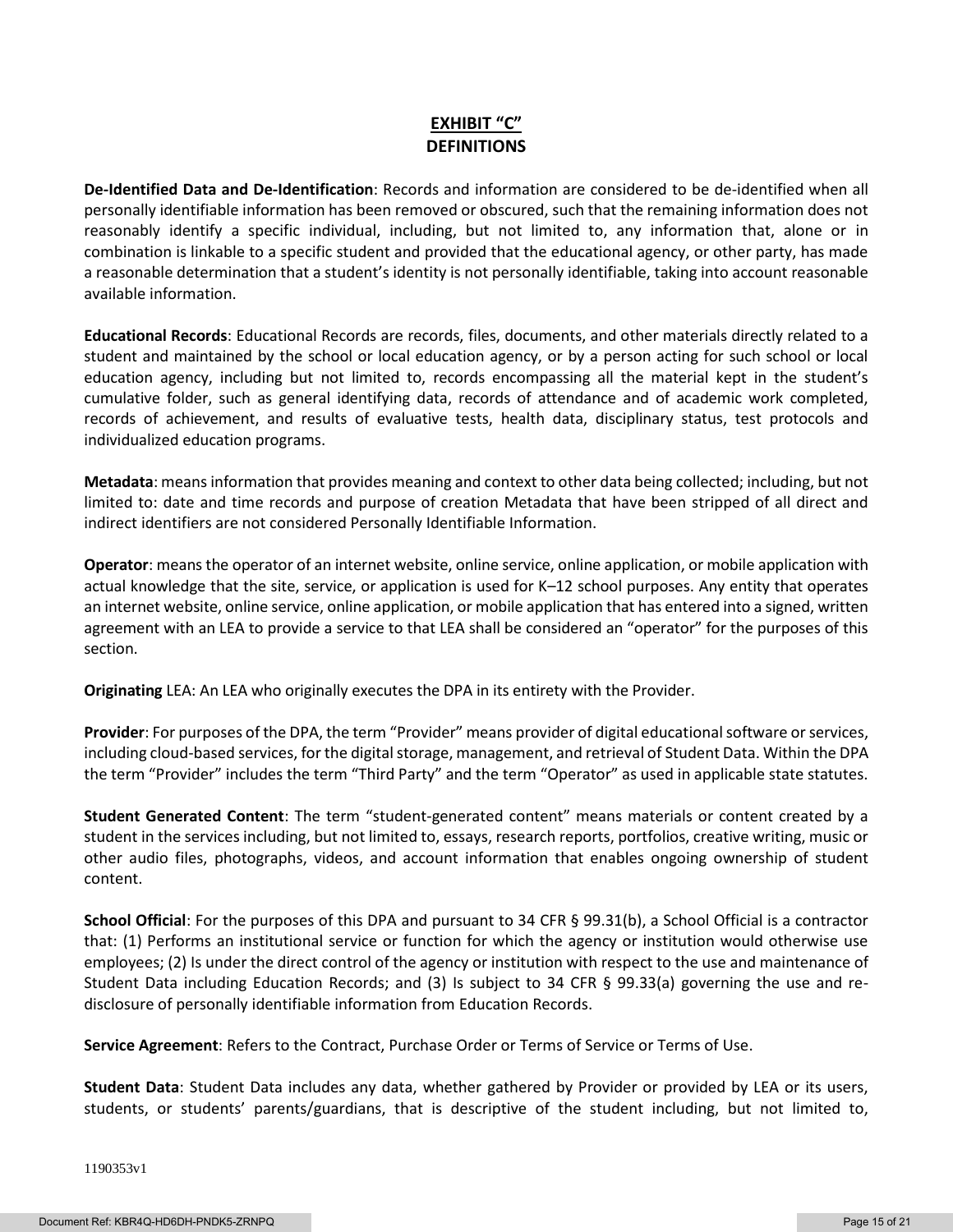information in the student's educational record or email, first and last name, birthdate, home or other physical address, telephone number, email address, or other information allowing physical or online contact, discipline records, videos, test results, special education data, juvenile dependency records, grades, evaluations, criminal records, medical records, health records, social security numbers, biometric information, disabilities, socioeconomic information, individual purchasing behavior or preferences, food purchases, political affiliations, religious information, text messages, documents, student identifiers, search activity, photos, voice recordings, geolocation information, parents' names, or any other information or identification number that would provide information about a specific student. Student Data includes Meta Data. Student Data further includes "personally identifiable information (PII)," as defined in 34 C.F.R. § 99.3 and as defined under any applicable state law. Student Data shall constitute Education Records for the purposes of this DPA, and for the purposes of federal, state, and local laws and regulations. Student Data as specified in **Exhibit "B"** is confirmed to be collected or processed by the Provider pursuant to the Services. Student Data shall not constitute that information that has been anonymized or de-identified, or anonymous usage data regarding a student's use of Provider's services.

**Subprocessor:** For the purposes of this DPA, the term "Subprocessor" (sometimes referred to as the "Subcontractor") means a party other than LEA or Provider, who Provider uses for data collection, analytics, storage, or other service to operate and/or improve its service, and who has access to Student Data.

**Subscribing LEA**: An LEA that was not party to the original Service Agreement and who accepts the Provider's General Offer of Privacy Terms.

**Targeted Advertising:** means presenting an advertisement to a student where the selection of the advertisement is based on Student Data or inferred over time from the usage of the operator's Internet web site, online service or mobile application by such student or the retention of such student's online activities or requests over time for the purpose of targeting subsequent advertisements. "Targeted advertising" does not include any advertising to a student on an Internet web site based on the content of the web page or in response to a student's response or request for information or feedback.

**Third Party**: The term "Third Party" means a provider of digital educational software or services, including cloudbased services, for the digital storage, management, and retrieval of Education Records and/or Student Data, as that term is used in some state statutes. However, for the purpose of this DPA, the term "Third Party" when used to indicate the provider of digital educational software or services is replaced by the term "Provider."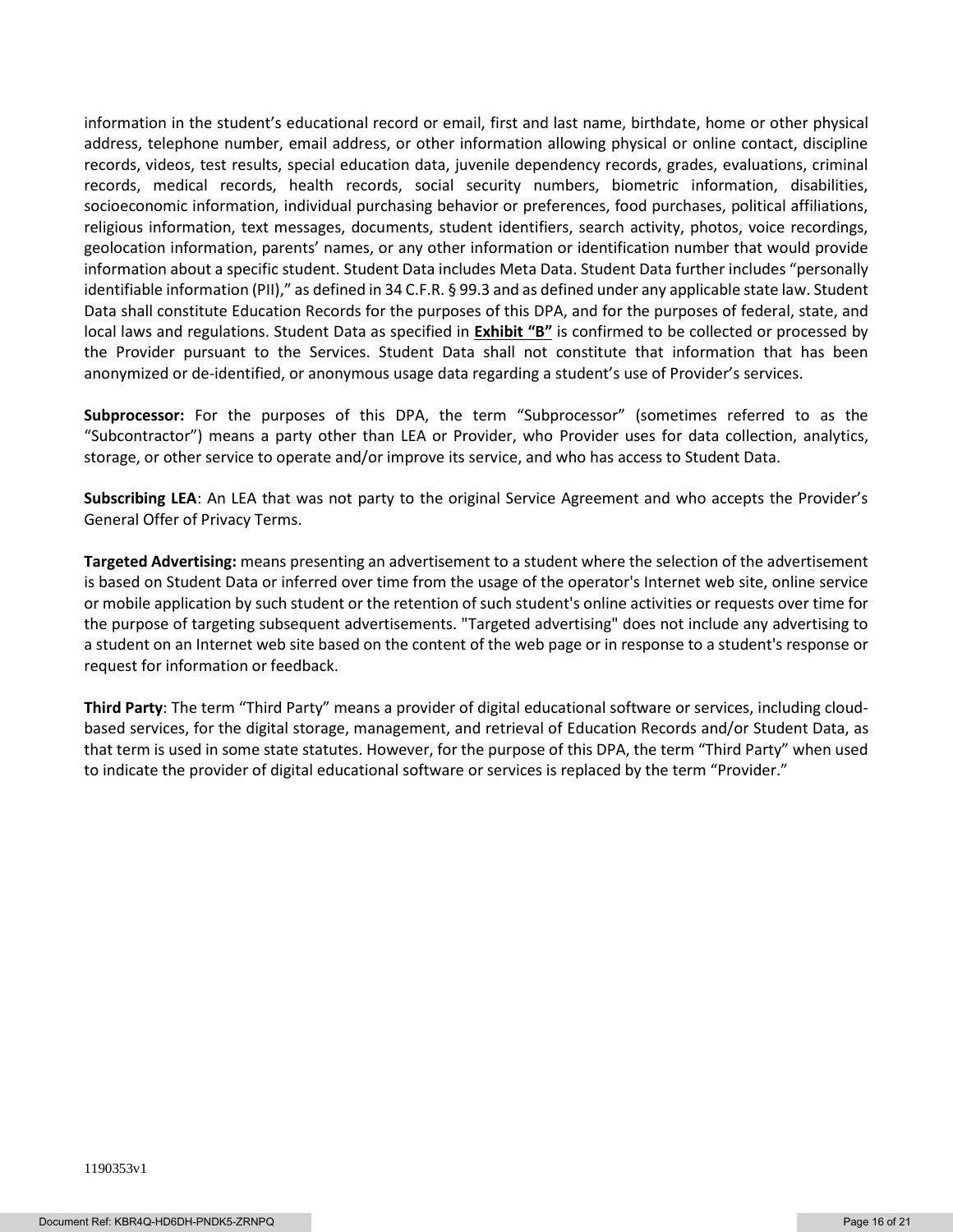### **EXHIBIT "D" DIRECTIVE FOR DISPOSITION OF DATA**

 Provider to dispose of data obtained by Provider pursuant to the terms of the Service Agreement between LEA and Provider. The terms of the Disposition are set forth below: Simi Valley Unified School District

1. Extent of Disposition

Disposition is partial. The categories of data to be disposed of are set forth below or are found in an attachment to this Directive:

### [**Insert categories of data here**]

 $\Box$  Disposition is Complete. Disposition extends to all categories of data.

2. Nature of Disposition

Disposition shall be by destruction or deletion of data.

\_\_\_\_\_\_\_\_\_\_\_\_\_\_\_\_\_\_\_\_\_\_\_\_\_\_\_\_\_\_\_\_\_\_\_\_\_\_\_\_ \_\_\_\_\_\_\_\_\_\_\_\_\_\_\_\_\_\_

\_\_\_\_\_\_\_\_\_\_\_\_\_\_\_\_\_\_\_\_\_\_\_\_\_\_\_\_\_\_\_\_\_\_\_\_\_\_\_\_\_ \_\_\_\_\_\_\_\_\_\_\_\_\_\_

Disposition shall be by a transfer of data. The data shall be transferred to the following site as follows:

[**Insert or attach special instructions**]

3. Schedule of Disposition

Data shall be disposed of by the following date:

As soon as commercially practicable.

\_\_\_\_\_ By

4. Signature

Authorized Representative of LEA Date

5. Verification of Disposition of Data

Authorized Representative of Company **Date**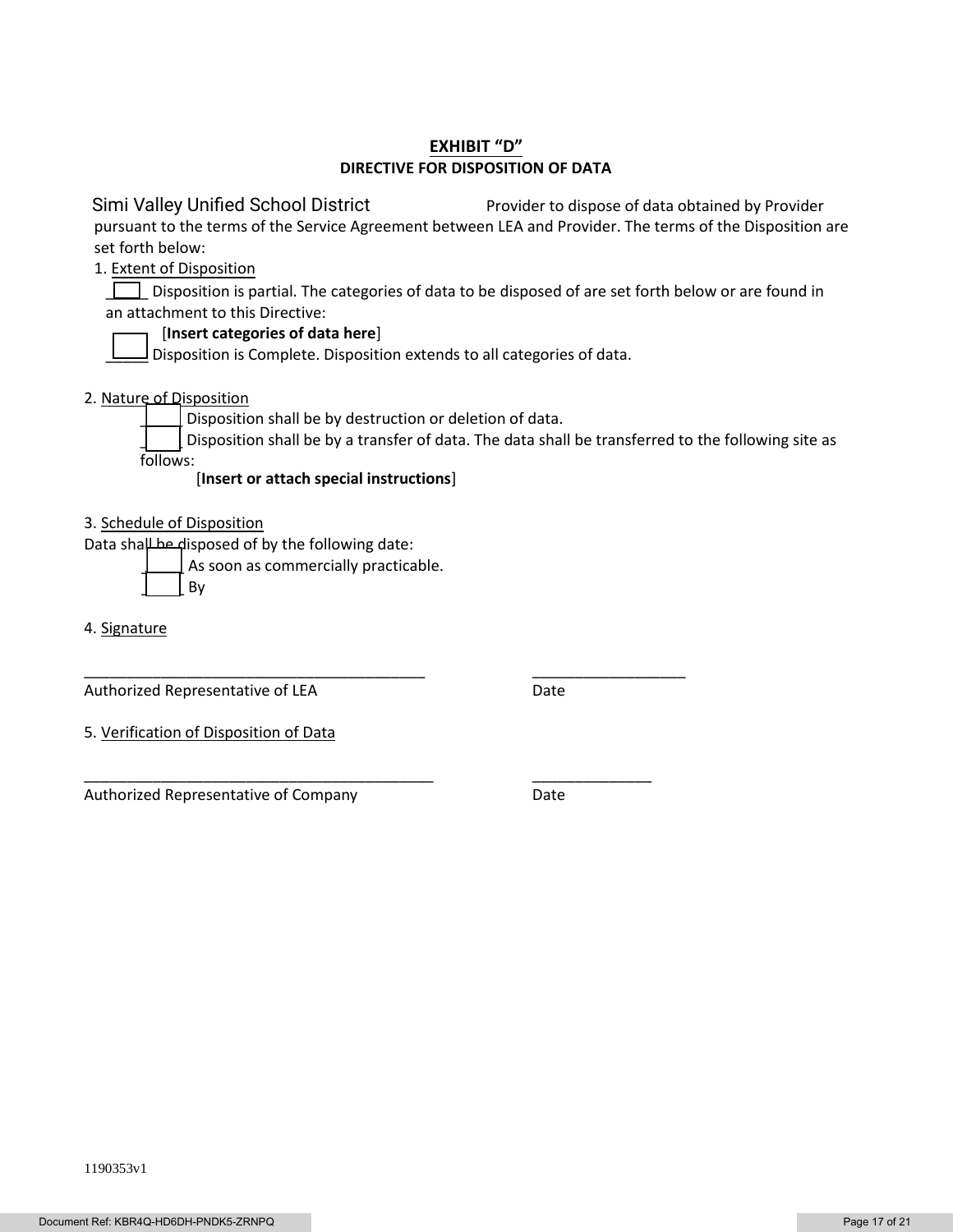### **EXHIBIT "E" GENERAL OFFER OF PRIVACY TERMS**

#### **1**. **Offer of Terms**

Provider offers the same privacy protections found in this DPA between it and Simi Valley Unified School District

("Originating LEA") which is dated  $\hskip1cm \text{Aug 05, 2021}$ , to any other LEA ("Subscribing LEA") who accepts this General Offer of Privacy Terms ("General Offer") through its signature below. This General Offer shall extend only to privacy protections, and Provider's signature shall not necessarily bind Provider to other terms, such as price, term, or schedule of services, or to any other provision not addressed in this DPA. The Provider and the Subscribing LEA may also agree to change the data provided by Subscribing LEA to the Provider to suit the unique needs of the Subscribing LEA. The Provider may withdraw the General Offer in the event of: (1) a material change in the applicable privacy statues; (2) a material change in the services and products listed in the originating Service Agreement; or three (3) years after the date of Provider's signature to this Form. Subscribing LEAs should send the signed **Exhibit "E"** to Provider at the following email address:

#### privacy@mathigon.org

pmacy@mamgomorg **PROVIDER:\_\_\_\_\_\_\_\_\_\_\_\_\_\_\_\_\_\_\_\_\_\_\_\_\_\_\_\_\_\_\_\_\_\_\_\_\_\_\_\_\_\_\_\_\_\_\_\_\_\_\_\_\_\_\_\_\_** Mathigon Ltd BY: \_\_\_\_\_\_\_\_\_\_\_\_\_\_\_\_\_\_\_\_\_\_\_\_\_\_\_\_\_\_\_\_\_\_\_\_\_\_\_\_\_\_\_\_\_\_\_\_\_\_\_\_\_\_\_\_\_Date: \_\_\_\_\_\_\_\_\_\_\_\_\_\_\_\_\_\_\_\_\_\_\_\_\_\_\_ 08-07-2021

Printed Name: \_\_\_\_\_\_\_\_\_\_\_\_\_\_\_\_\_\_\_\_\_\_\_\_\_\_\_\_\_\_\_\_\_\_\_Title/Position: \_\_\_\_\_\_\_\_\_\_\_\_\_\_\_\_\_\_\_\_\_\_\_\_\_\_\_\_\_\_\_\_

#### **2**. **Subscribing LEA**

A Subscribing LEA, by signing a separate Service Agreement with Provider, and by its signature below, accepts the General Offer of Privacy Terms. The Subscribing LEA and the Provider shall therefore be bound by the same terms of this DPA for the term of the DPA between the Simi Valley Unified School District

CEO\_<br>\_\_\_\_\_ Title/Position: \_\_\_\_\_

and the Provider. \*\*PRIOR TO ITS EFFECTIVENESS, SUBSCRIBING LEA MUST DELIVER NOTICE OF ACCEPTANCE TO PROVIDER PURSUANT TO ARTICLE VII, SECTION 5. \*\*

| LEA:                              |  |
|-----------------------------------|--|
| BY:                               |  |
|                                   |  |
|                                   |  |
|                                   |  |
| DESIGNATED REPRESENTATIVE OF LEA: |  |
| Name:                             |  |
| Title:                            |  |
| Address:                          |  |
| Telephone Number:                 |  |
| Email:                            |  |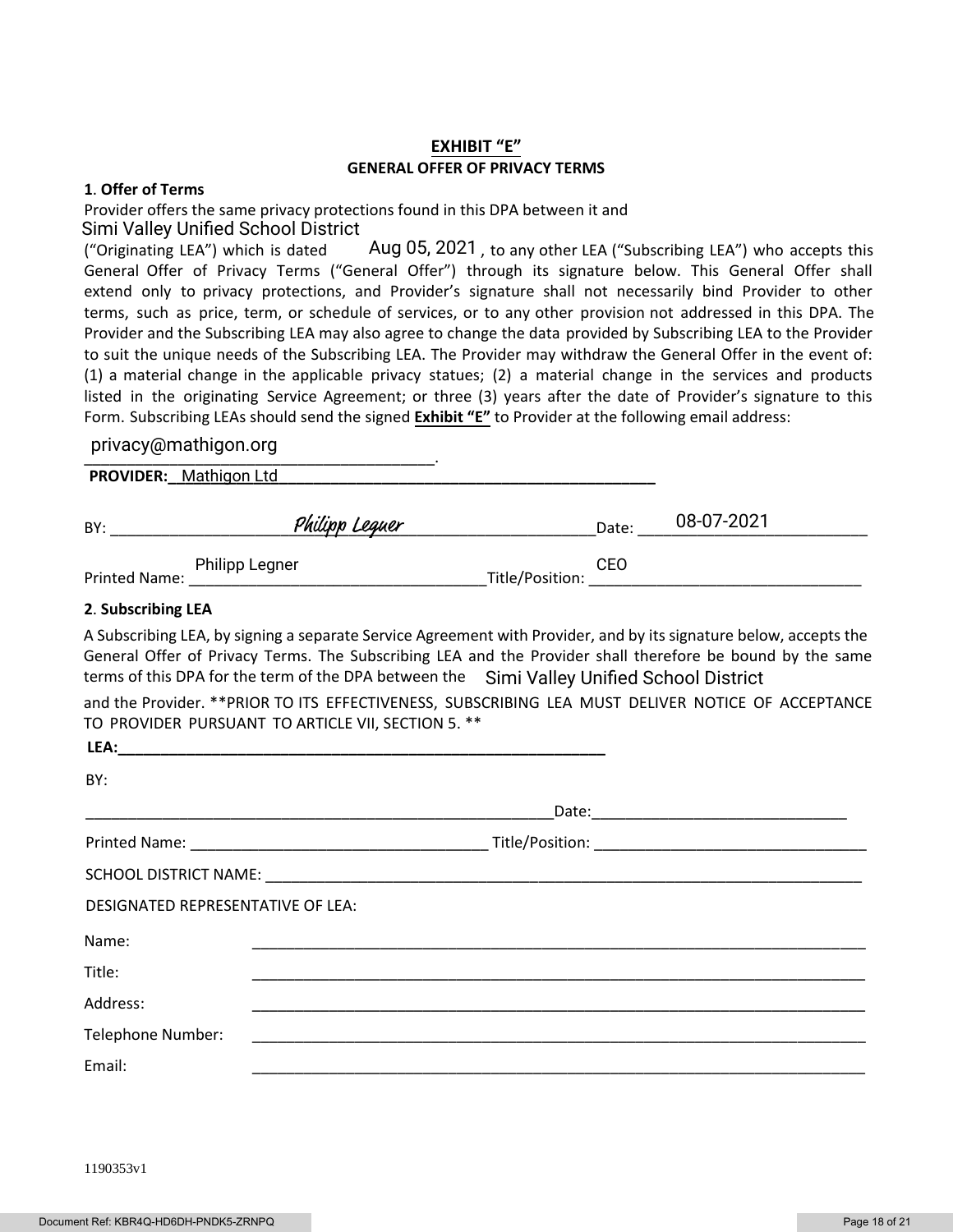### **EXHIBIT "F" DATA SECURITY REQUIREMENTS**

#### **Adequate Cybersecurity Frameworks 2/24/2020**

The Education Security and Privacy Exchange ("Edspex") works in partnership with the Student Data Privacy Consortium and industry leaders to maintain a list of known and credible cybersecurity frameworks which can protect digital learning ecosystems chosen based on a set of guiding cybersecurity principles\* ("Cybersecurity Frameworks") that may be utilized by Provider .

| <b>MAINTAINING ORGANIZATION/GROUP</b>                                                   | <b>FRAMEWORK(S)</b>                                                                                                                  |
|-----------------------------------------------------------------------------------------|--------------------------------------------------------------------------------------------------------------------------------------|
|                                                                                         |                                                                                                                                      |
| National Institute of Standards and<br>Technology                                       | NIST Cybersecurity Framework Version 1.1                                                                                             |
| National Institute of Standards and<br>Technology                                       | NIST SP 800-53, Cybersecurity Framework for<br>Improving Critical Infrastructure Cybersecurity<br>(CSF), Special Publication 800-171 |
| International Standards Organization                                                    | Information technology - Security techniques<br>- Information security management systems<br>(ISO 27000 series)                      |
| Secure Controls Framework Council, LLC                                                  | Security Controls Framework (SCF)                                                                                                    |
| Center for Internet Security                                                            | CIS Critical Security Controls (CSC, CIS Top 20)                                                                                     |
| Office of the Under Secretary of Defense for<br>Acquisition and Sustainment (OUSD(A&S)) | <b>Cybersecurity Maturity Model Certification</b><br>(CMMC, ~FAR/DFAR)                                                               |

Cybersecurity Frameworks

*Please visi[t http://www.edspex.org](http://www.edspex.org/) for further details about the noted frameworks.*

\*Cybersecurity Principles used to choose the Cybersecurity Frameworks are located here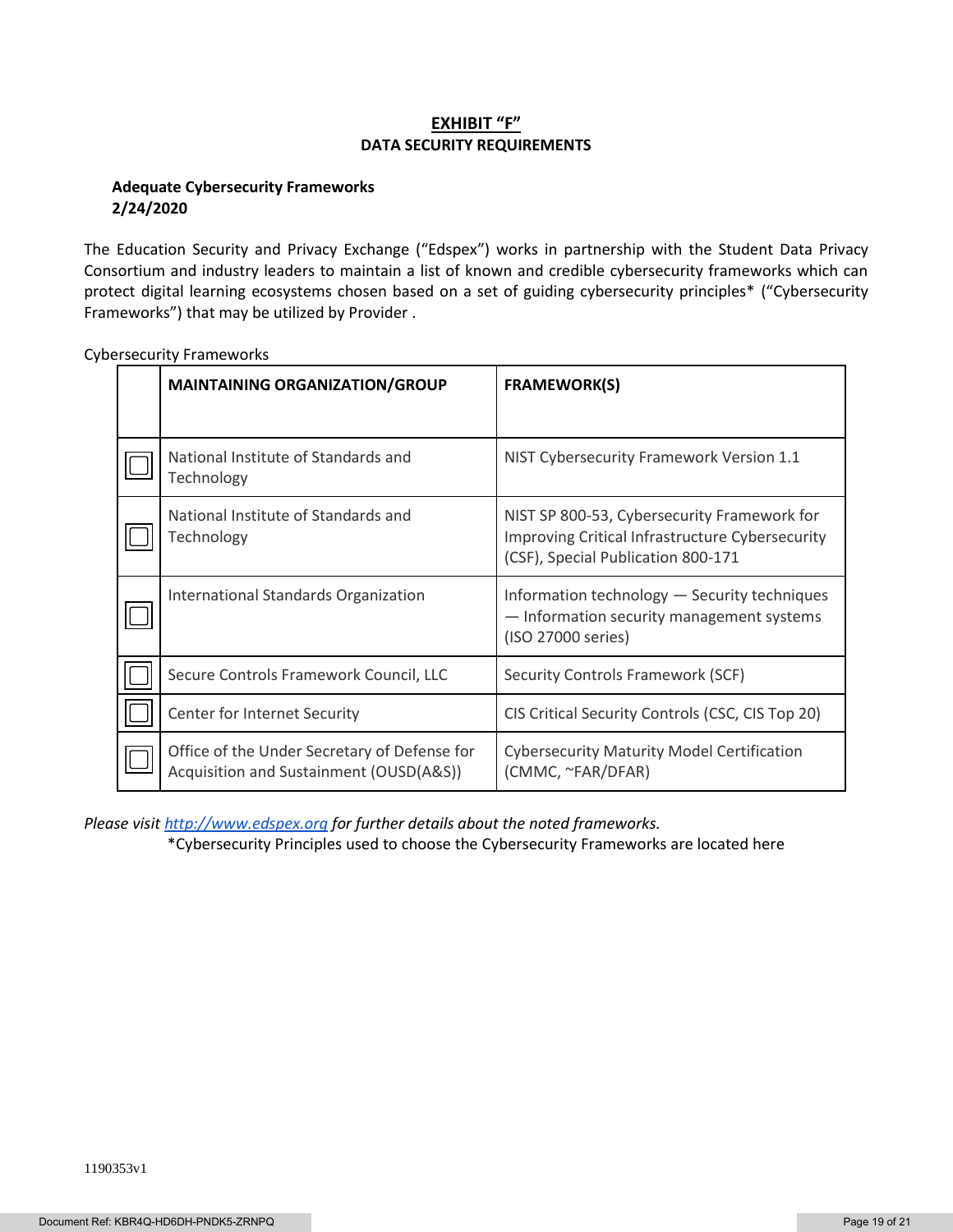# **EXHIBIT "G"**

## **Supplemental SDPC State Terms for California**

## **Version 1.0**

This Amendment for SDPC State Terms for California ("**Amendment**") is entered into on the date of full execution (the "**Effective Date**") and is incorporated into and made a part of the Student Data Privacy Agreement ("**DPA**") by and between:

Simi Valley Unified School District, located at 101 W. Cochran StSimi ValleyCalifornia93065 (the "**Local Education Agency**" or "**LEA**") and , located at Mathigon Ltd 7 Albert Building, 49 Queen Victoria Street, (the "**Provide**r"). All capitalized terms not otherwise defined herein shall have the meaning set forth in the DPA. London, EC4N 4SA, United Kingdom

**WHEREAS**, the Provider is providing educational or digital services to LEA, which services include: (a) cloud-based services for the digital storage, management, and retrieval of pupil records; and/or (b) digital educational software that authorizes Provider to access, store, and use pupil records; and

**WHEREAS**, the Provider and LEA recognize the need to protect personally identifiable student information and other regulated data exchanged between them as required by applicable laws and regulations, such as the Family Educational Rights and Privacy Act ("**FERPA**") at 20 U.S.C. § 1232g (34 C.F.R. Part 99); the Protection of Pupil Rights Amendment ("**PPRA**") at 20 U.S.C. §1232h; and the Children's Online Privacy Protection Act ("**COPPA**") at 15 U.S.C. § 6501-6506 (16 C.F.R. Part 312), accordingly, the Provider and LEA have executed the DPA, which establishes their respective obligations and duties in order to comply with such applicable laws; and

**WHEREAS**, the Provider will provide the services to LEA within the State of California and the Parties recognizes the need to protect personally identifiable student information and other regulated data exchanged between them as required by applicable California laws and regulations, such as the Student Online Personal Information Protection Act ("**SOPIPA**") at California Bus. & Prof. Code § 22584; California Assembly Bill 1584 ("**AB 1584**") at California Education Code section 49073.1; and other applicable state privacy laws and regulations; and

**WHEREAS**, the Provider and LEA desire to enter into this Amendment for the purpose of clarifying their respective obligations and duties in order to comply with applicable California state laws and regulations.

**NOW, THEREFORE**, for good and valuable consideration, LEA and Provider agree as follows:

- **1. Term**. The term of this Amendment shall expire on the same date as the DPA, unless otherwise terminated by the Parties.
- **2. Modification to Article IV, Section 7 of the DPA**. Article IV, Section 7 of the DPA (Advertising Limitations) is amended by deleting the stricken text as follows: